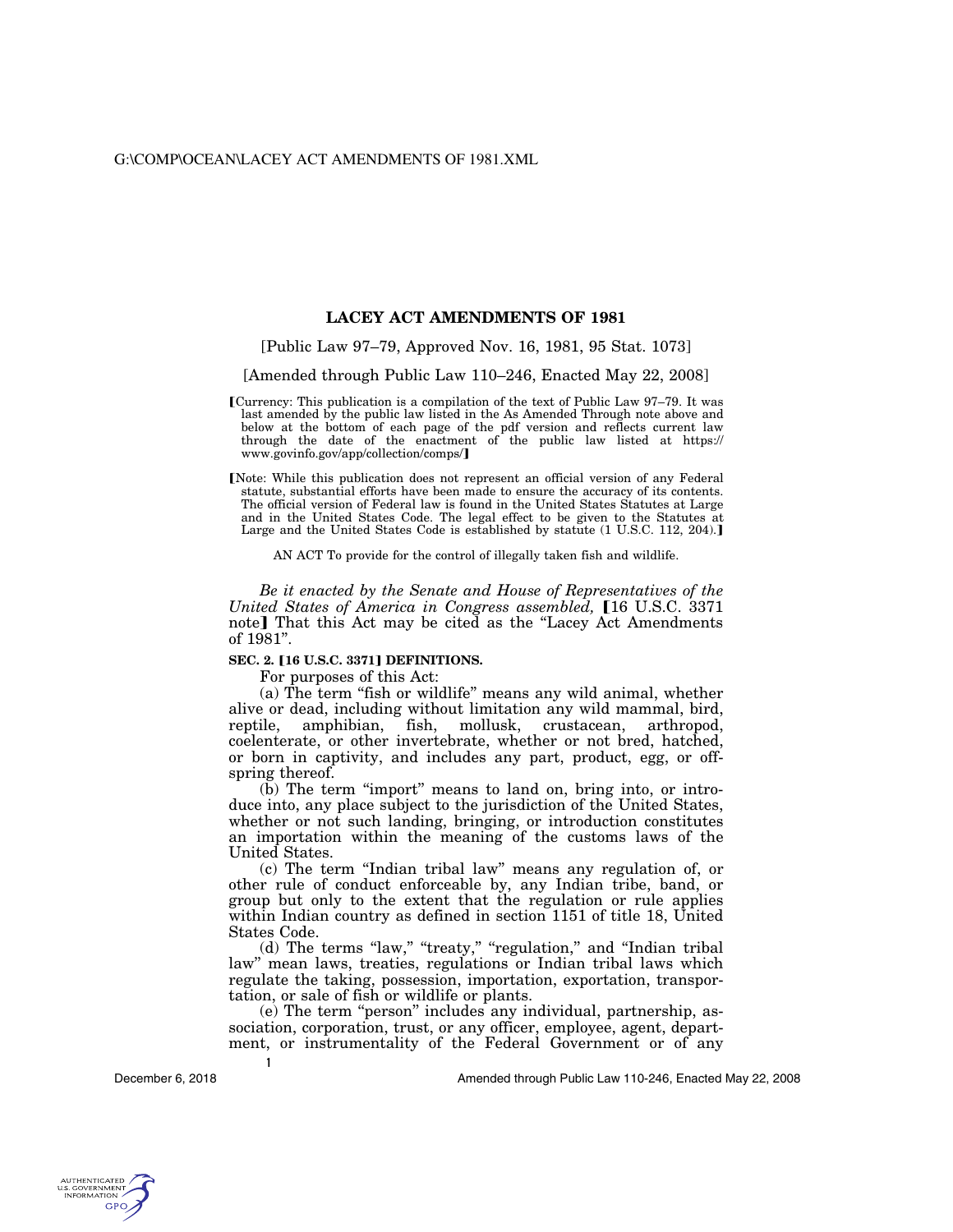State or political subdivision thereof, or any other entity subject to the jurisdiction of the United States.

(f) PLANT.—

(1) IN GENERAL.—The terms ''plant'' and ''plants'' mean any wild member of the plant kingdom, including roots, seeds, parts, or products thereof, and including trees from either natural or planted forest stands.

(2) EXCLUSIONS.—The terms ''plant'' and ''plants'' exclude—

(A) common cultivars, except trees, and common food crops (including roots, seeds, parts, or products thereof);

(B) a scientific specimen of plant genetic material (including roots, seeds, germplasm, parts, or products thereof) that is to be used only for laboratory or field research; and

(C) any plant that is to remain planted or to be planted or replanted.

(3) EXCEPTIONS TO APPLICATION OF EXCLUSIONS.—The exclusions made by subparagraphs (B) and (C) of paragraph (2) do not apply if the plant is listed—

 $(A)$  in an appendix to the Convention on International Trade in Endangered Species of Wild Fauna and Flora (27 UST 1087; TIAS 8249);

(B) as an endangered or threatened species under the Endangered Species Act of 1973 (16 U.S.C. 1531 et seq.); or

(C) pursuant to any State law that provides for the conservation of species that are indigenous to the State and are threatened with extinction.

(g) PROHIBITED WILDLIFE SPECIES.—The term ''prohibited wildlife species'' means any live species of lion, tiger, leopard, cheetah, jaguar, or cougar or any hybrid of such species.

(h) The term ''Secretary'' means, except as otherwise provided in the Act, the Secretary of the Interior or the Secretary of Commerce, as program responsibilities are vested pursuant to the provisions of Reorganization Plan Numbered 4 of 1970 (84 Stat. 2090); except that with respect to the provisions of this Act which pertain to the importation or exportation of plants, the term also means the Secretary of Agriculture.

(i) The term ''State'' means any of the several States, the District of Columbia, the Commonwealth of Puerto Rico, the Virgin Islands, Guam, Northern Mariana Islands, American Samoa, and any other territory, commonwealth, or possession of the United States.

(j) TAKEN AND TAKING.—

(1) TAKEN.—The term "taken" means captured, killed, or collected and, with respect to a plant, also means harvested, cut, logged, or removed.

(2) TAKING.—The term ''taking'' means the act by which fish, wildlife, or plants are taken.

(k) The term ''transport'' means to move, convey, carry, or ship by any means, or to deliver or receive for the purpose of movement, conveyance, carriage, or shipment.

December 6, 2018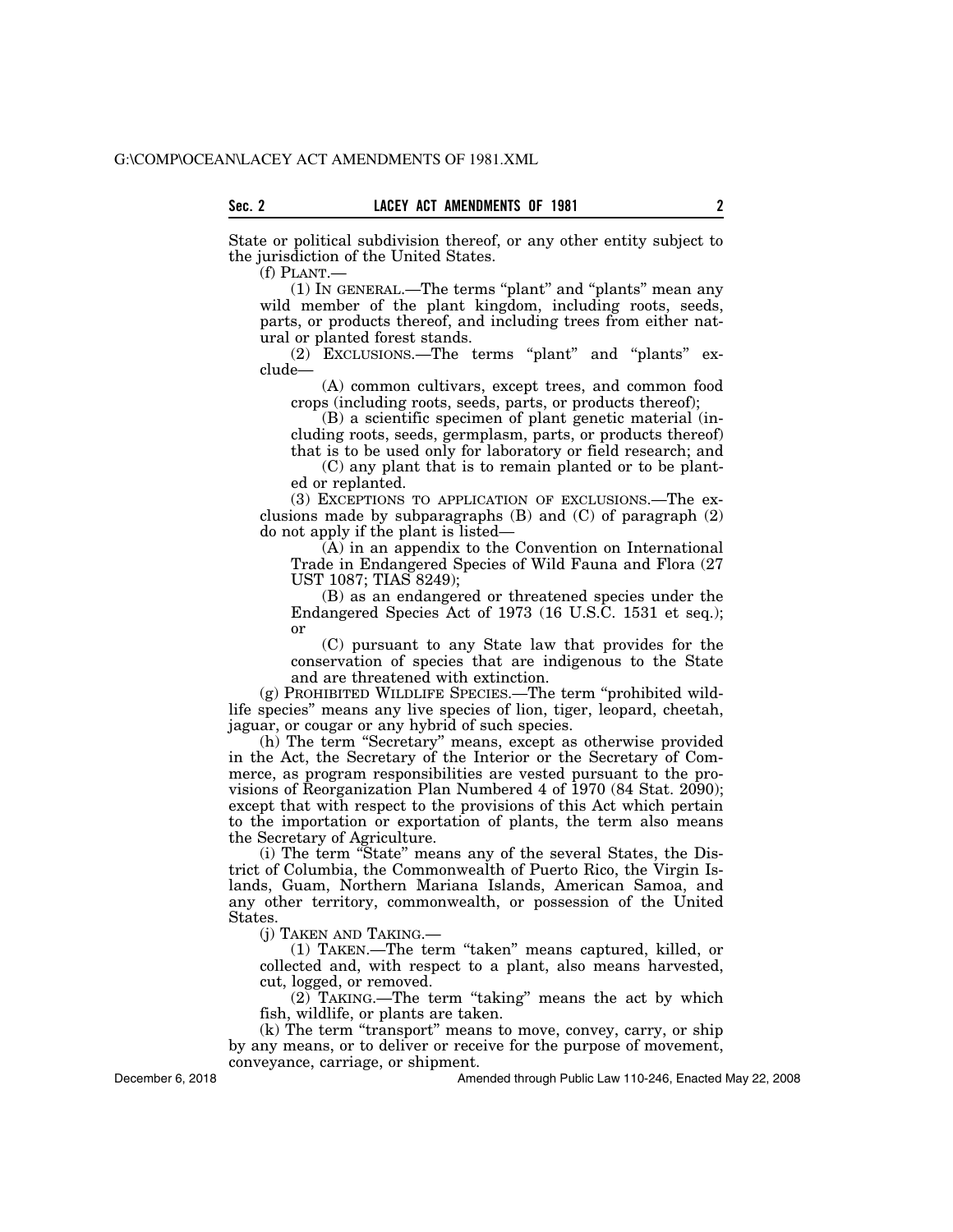## **SEC. 3. [16 U.S.C. 3372] PROHIBITED ACTS.**

(a) OFFENSES OTHER THAN MARKING OFFENSES.—It is unlawful for any person—

(1) to import, export, transport, sell, receive, acquire, or purchase any fish or wildlife or plant taken, possessed, transported, or sold in violation of any law, treaty, or regulation of the United States or in violation of any Indian tribal law;

(2) to import, export, transport, sell, receive, acquire, or purchase in interstate or foreign commerce—

(A) any fish or wildlife taken, possessed, transported, or sold in violation of any law or regulation of any State or in violation of any foreign law;

(B) any plant—

(i) taken, possessed, transported, or sold in violation of any law or regulation of any State, or any foreign law, that protects plants or that regulates—

(I) the theft of plants;

(II) the taking of plants from a park, forest reserve, or other officially protected area;

(III) the taking of plants from an officially designated area; or

(IV) the taking of plants without, or contrary to, required authorization;

(ii) taken, possessed, transported, or sold without the payment of appropriate royalties, taxes, or stumpage fees required for the plant by any law or regulation of any State or any foreign law; or

(iii) taken, possessed, transported, or sold in violation of any limitation under any law or regulation of any State, or under any foreign law, governing the export or transshipment of plants; or

 $(C)$  any prohibited wildlife species (subject to subsection (e));

(3) within the special maritime and territorial jurisdiction of the United States (as defined in section 7 of title 18, United States Code)—

(A) to possess any fish or wildlife taken, possessed, transported, or sold in violation of any law or regulation of any State or in violation of any foreign law or Indian tribal law, or

(B) to possess any plant—

(i) taken, possessed, transported, or sold in violation of any law or regulation of any State, or any foreign law, that protects plants or that regulates—

(I) the theft of plants;

(II) the taking of plants from a park, forest reserve, or other officially protected area;

(III) the taking of plants from an officially designated area; or

(IV) the taking of plants without, or contrary

to, required authorization;

(ii) taken, possessed, transported, or sold without

the payment of appropriate royalties, taxes, or stump-Amended through Public Law 110-246, Enacted May 22, 2008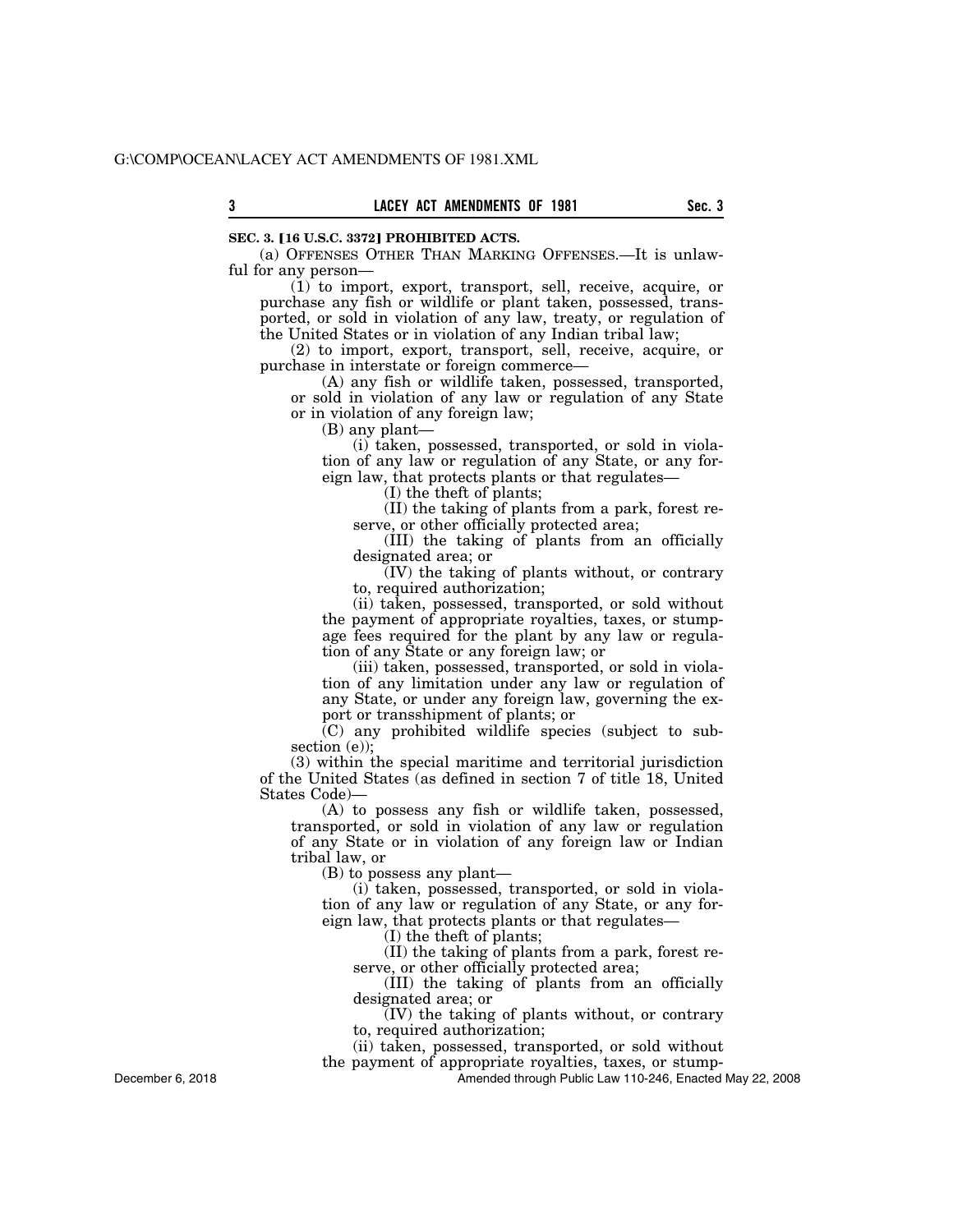age fees required for the plant by any law or regulation of any State or any foreign law; or

(iii) taken, possessed, transported, or sold in violation of any limitation under any law or regulation of any State, or under any foreign law, governing the export or transshipment of plants; or

(4) to attempt to commit any act described in paragraphs  $(1)$  through  $(3)$ .

(b) MARKING OFFENSES.—It is unlawful for any person to import, export, or transport in interstate commerce any container or package containing any fish or wildlife unless the container or package has previously been plainly marked, labeled, or tagged in accordance with the regulations issued pursuant to paragraph (2) of subsection 7(a) of this Act.

(c) SALE AND PURCHASE OF GUIDING AND OUTFITTING SERVICES AND INVALID LICENSES AND PERMITS.—

 $(1)$  SALE.—It is deemed to be a sale of fish or wildlife in violation of this Act for a person for money or other consideration to offer or provide—

(A) guiding, outfitting, or other services; or

(B) a hunting or fishing license or permit; for the illegal taking, acquiring, receiving, transporting, or possessing of fish or wildlife.

(2) PURCHASE.—It is deemed to be a purchase of fish or wildlife in violation of this Act for a person to obtain for money or other consideration—

(A) guiding, outfitting, or other services; or

(B) a hunting or fishing license or permit;

for the illegal taking, acquiring, receiving, transporting, or possessing of fish or wildlife.

(d) FALSE LABELING OFFENSES.—It is unlawful for any person to make or submit any false record, account, or label for, or any false identification of, any fish, wildlife, or plant which has been, or is intended to be—

(1) imported, exported, transported, sold, purchased, or received from any foreign country; or

(2) transported in interstate or foreign commerce.

(e) NONAPPLICABILITY OF PROHIBITED WILDLIFE SPECIES OF-FENSE.—

(1) IN GENERAL.—Subsection  $(a)(2)(C)$  does not apply to importation, exportation, transportation, sale, receipt, acquisition, or purchase of an animal of a prohibited wildlife species, by a person that, under regulations prescribed under paragraph (3), is described in paragraph (2) with respect to that species.

(2) PERSONS DESCRIBED.—A person is described in this paragraph, if the person—

(A) is licensed or registered, and inspected, by the Animal and Plant Health Inspection Service or any other Federal agency with respect to that species;

(B) is a State college, university, or agency, State-licensed wildlife rehabilitator, or State-licensed veterinarian;

(C) is an accredited wildlife sanctuary that cares for prohibited wildlife species and—

Amended through Public Law 110-246, Enacted May 22, 2008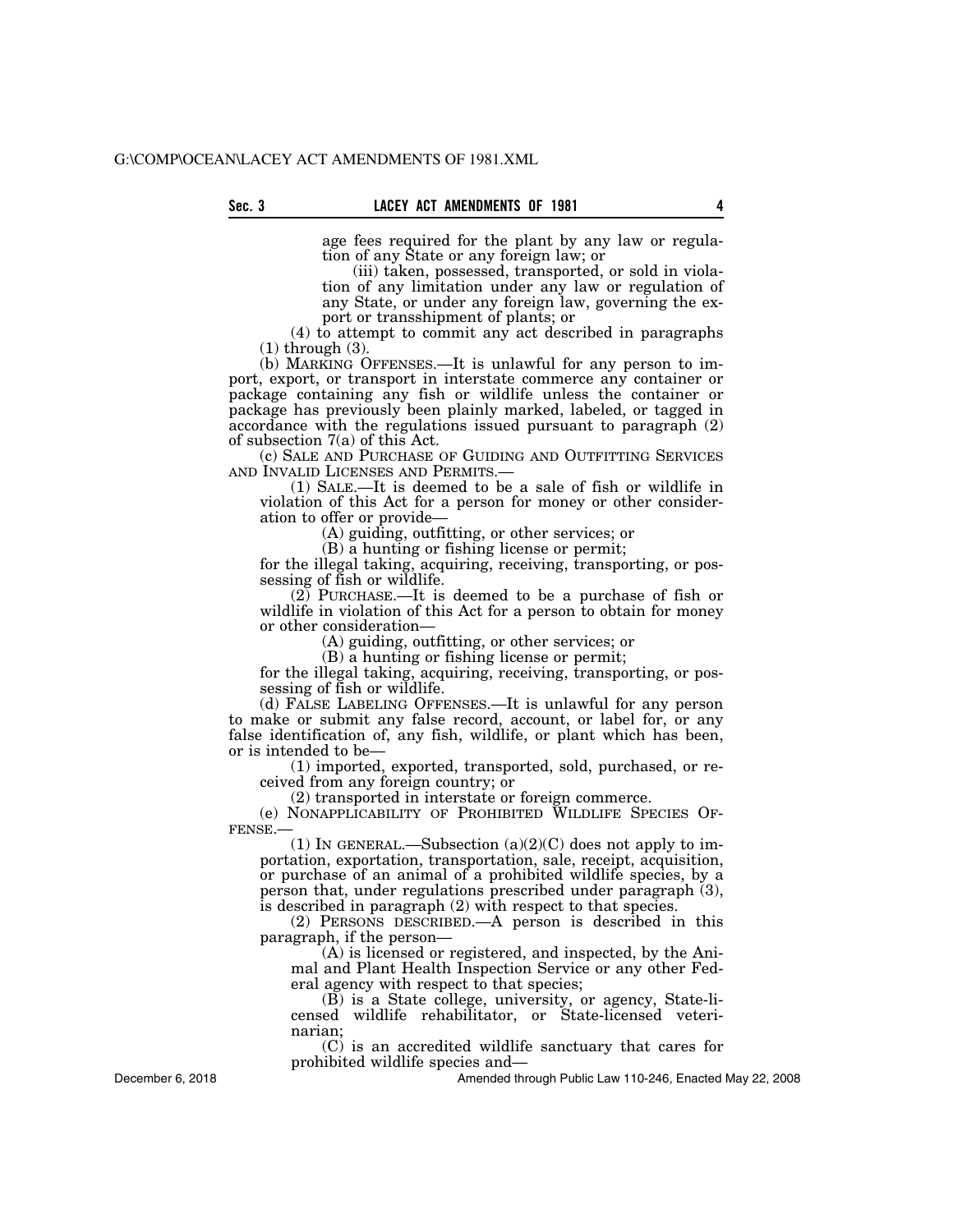(i) is a corporation that is exempt from taxation under section 501(a) of the Internal Revenue Code 1986 and described in sections 501(c)(3) and  $170(b)(1)(A)(vi)$  of such Code;

(ii) does not commercially trade in animals listed in section  $2(g)$ , including offspring, parts, and byproducts of such animals;

(iii) does not propagate animals listed in section  $2(g)$ ; and

(iv) does not allow direct contact between the public and animals; or

(D) has custody of the animal solely for the purpose of expeditiously transporting the animal to a person described in this paragraph with respect to the species.

 $(3)$  REGULATIONS.—Not later than 180 days after the date of enactment of this subsection, the Secretary, in cooperation with the Director of the Animal and Plant Health Inspection Service, shall promulgate regulations describing the persons described in paragraph (2).

(4) STATE AUTHORITY.—Nothing in this subsection preempts or supersedes the authority of a State to regulate wildlife species within that State.

(5) AUTHORIZATION OF APPROPRIATIONS.—There is authorized to be appropriated to carry out subsection  $(a)(2)(C)$ \$3,000,000 for each of fiscal years 2004 through 2008. (f) PLANT DECLARATIONS.—

(1) IMPORT DECLARATION.—Effective 180 days from the date of enactment of this subsection, and except as provided in paragraph (3), it shall be unlawful for any person to import any plant unless the person files upon importation a declaration that contains—

(A) the scientific name of any plant (including the genus and species of the plant) contained in the importation;

(B) a description of—

(i) the value of the importation; and

(ii) the quantity, including the unit of measure, of the plant; and

(C) the name of the country from which the plant was taken.

(2) DECLARATION RELATING TO PLANT PRODUCTS.—Until the date on which the Secretary promulgates a regulation under paragraph (6), a declaration relating to a plant product shall—

(A) in the case in which the species of plant used to produce the plant product that is the subject of the importation varies, and the species used to produce the plant product is unknown, contain the name of each species of plant that may have been used to produce the plant product;

(B) in the case in which the species of plant used to produce the plant product that is the subject of the importation is commonly taken from more than one country, and the country from which the plant was taken and used to produce the plant product is unknown, contain the name

Amended through Public Law 110-246, Enacted May 22, 2008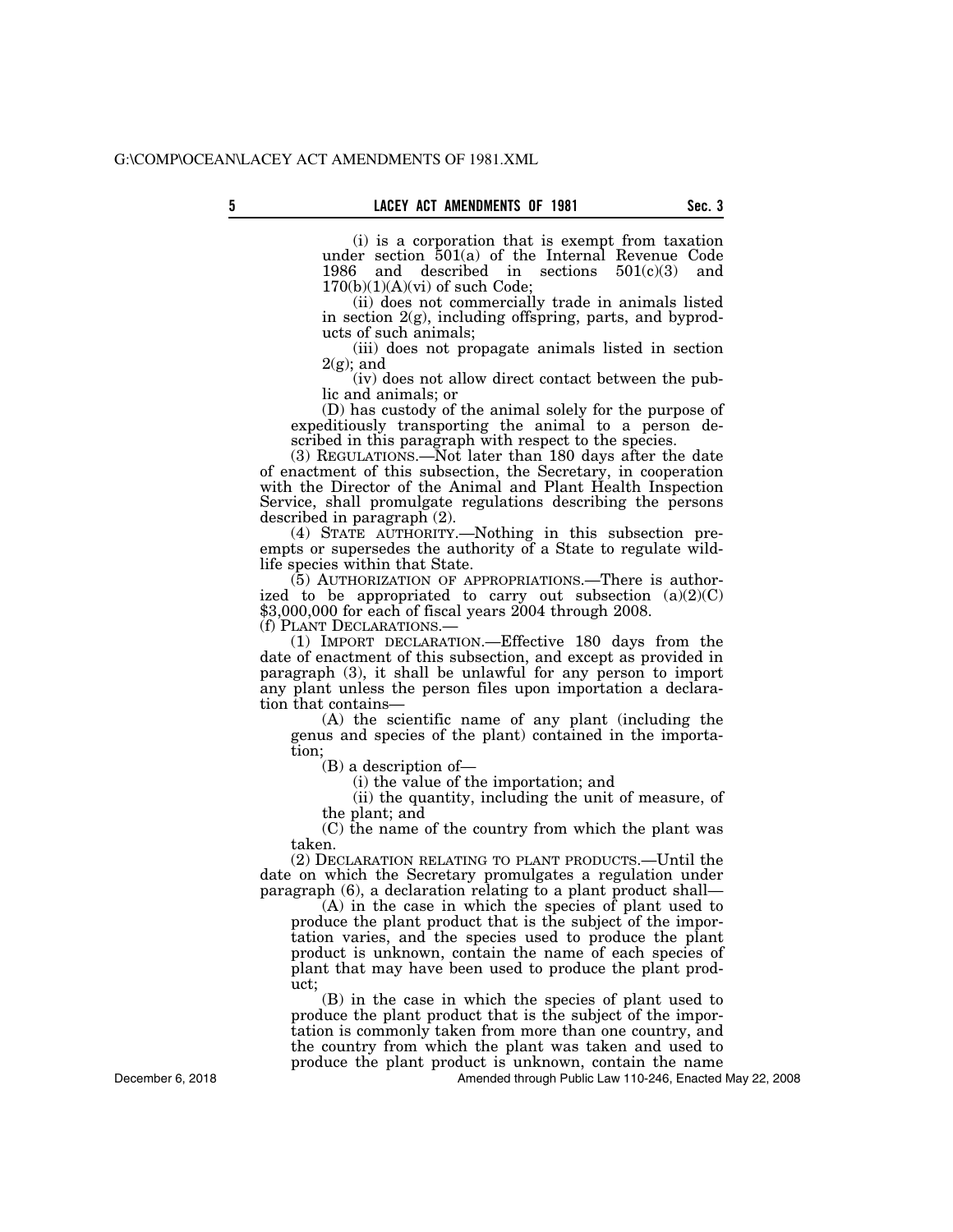of each country from which the plant may have been taken; and

(C) in the case in which a paper or paperboard plant product includes recycled plant product, contain the average percent recycled content without regard for the species or country of origin of the recycled plant product, in addition to the information for the non-recycled plant content otherwise required by this subsection.

(3) EXCLUSIONS.—Paragraphs (1) and (2) shall not apply to plants used exclusively as packaging material to support, protect, or carry another item, unless the packaging material itself is the item being imported.

(4) REVIEW.—Not later than two years after the date of enactment of this subsection, the Secretary shall review the implementation of each requirement imposed by paragraphs (1) and (2) and the effect of the exclusion provided by paragraph (3). In conducting the review, the Secretary shall provide public notice and an opportunity for comment.

 $(5)$  REPORT.— $\dot{\text{Not}}$  later than 180 days after the date on which the Secretary completes the review under paragraph (4), the Secretary shall submit to the appropriate committees of Congress a report containing—

(A) an evaluation of—

(i) the effectiveness of each type of information required under paragraphs  $(1)$  and  $(2)$  in assisting enforcement of this section; and

(ii) the potential to harmonize each requirement imposed by paragraphs (1) and (2) with other applicable import regulations in existence as of the date of the report;

(B) recommendations for such legislation as the Secretary determines to be appropriate to assist in the identification of plants that are imported into the United States in violation of this section; and

(C) an analysis of the effect of subsection (a) and this subsection on—

(i) the cost of legal plant imports; and

(ii) the extent and methodology of illegal logging practices and trafficking.

(6) PROMULGATION OF REGULATIONS.—Not later than 180 days after the date on which the Secretary completes the review under paragraph (4), the Secretary may promulgate regulations—

(A) to limit the applicability of any requirement imposed by paragraph  $(2)$  to specific plant products;

(B) to make any other necessary modification to any requirement imposed by paragraph (2), as determined by the Secretary based on the review; and

(C) to limit the scope of the exclusion provided by paragraph (3), if the limitations in scope are warranted as a result of the review.

## **SEC. 4. [16 U.S.C. 3373] PENALTIES AND SANCTIONS.**

(a) CIVIL PENALTIES.—

December 6, 2018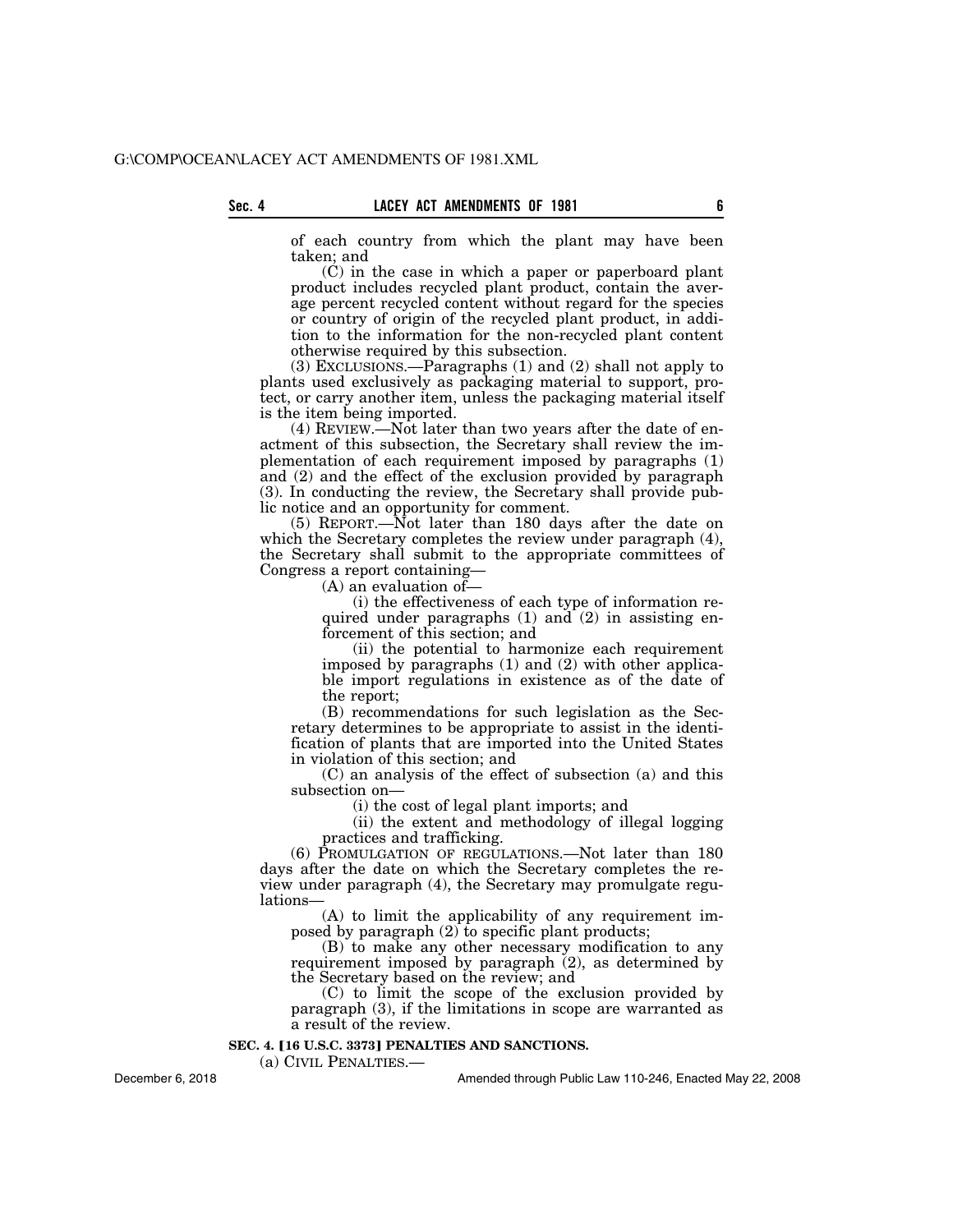# **7 CONSUMEDIATE: EXAMPLE EXAMPLE ACT AMENDMENTS OF 1981 Sec. 4**

(1) Any person who engages in conduct prohibited by any provision of this Act (other than subsections (b), (d), and (f) of section 3) and in the exercise of due care should know that the fish or wildlife or plants were taken, possessed, transported, or sold in violation of, or in a manner unlawful under, any underlying law, treaty, or regulation, and any person who knowingly violates subsection (d) or (f) of section 3, may be assessed a civil penalty by the Secretary of not more than \$10,000 for each such violation: *Provided,* That when the violation involves fish or wildlife or plants with a market value of less than \$350, and involves only the transportation, acquisition, or receipt of fish or wildlife or plants taken or possessed in violation of any law, treaty, or regulation of the United States, any Indian tribal law, any foreign law, or any law or regulation of any State, the penalty assessed shall not exceed the maximum provided for violation of said law, treaty, or regulation, or \$10,000, whichever is less.

(2) Any person who violates subsection (b) or (f) of section 3, except as provided in paragraph (1), may be assessed a civil penalty by the Secretary of not more than \$250.

(3) For purposes of paragraphs (1) and (2), any reference to a provision of this Act or to a section of this Act shall be treated as including any regulation issued to carry out any such provision or section.

(4) No civil penalty may be assessed under this subsection unless the person accused of the violation is given notice and opportunity for a hearing with respect to the violation. Each violation shall be a separate offense and the offense shall be deemed to have been committed not only in the district where the violation first occurred, but also in any district in which a person may have taken or been in possession of the said fish or wildlife or plants.

(5) Any civil penalty assessed under this subsection may be remitted or mitigated by the Secretary.

(6) In determining the amount of any penalty assessed pursuant to paragraphs (1) and (2), the Secretary shall take into account the nature, circumstances, extent, and gravity of the prohibited act committed, and with respect to the violator, the degree of culpability, ability to pay, and such other matters as justice may require.

(b) HEARINGS.—Hearings held during proceedings for the assessment of civil penalties shall be conducted in accordance with section 554 of title 5, United States Code. The administrative law judge may issue subpenas for the attendance and testimony of witnesses and the production of relevant papers, books, or documents, and may administer oaths. Witnesses summoned shall be paid the same fees and mileage that are paid to witnesses in the courts of the United States. In case of contumacy or refusal to obey a subpena issued pursuant to this paragraph<sup>1</sup> and served upon any person, the district court of the United States for any district in which such person is found, resides, or transacts business, upon application by the United States and after notice to such person, shall

<sup>1</sup>So in law. Probably should be ''this subsection''.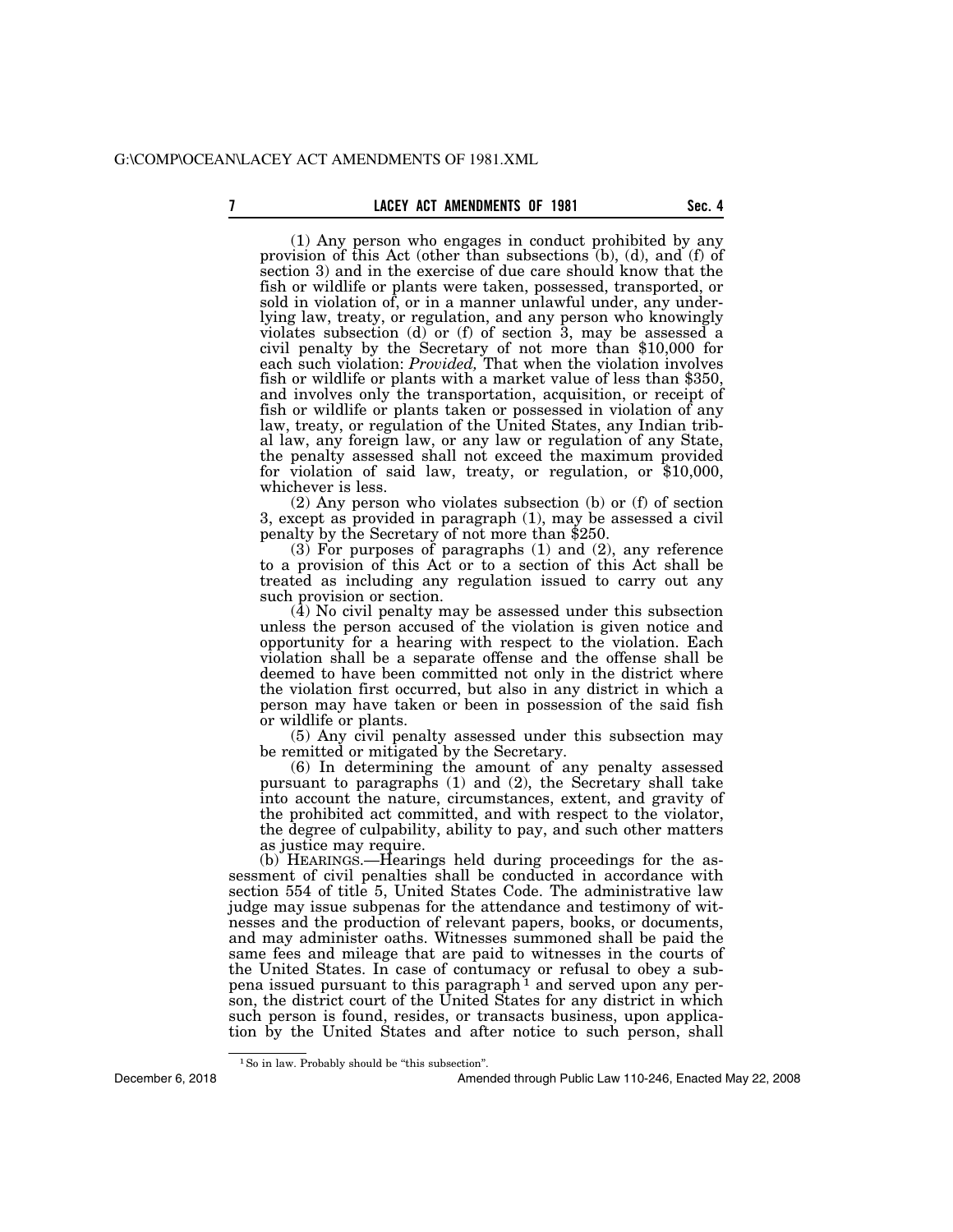have jurisdiction to issue an order requiring such person to appear and give testimony before the administrative law judge or to appear and produce documents before the administrative law judge, or both, and any failure to obey such order of the court may be punished by such court as a contempt thereof.

(c) REVIEW OF CIVIL PENALTY.—Any person against whom a civil penalty is assessed under this section may obtain review thereof in the appropriate District Court of the United States by filing a complaint in such court within 30 days after the date of such order and by simultaneously serving a copy of the complaint by certified mail on the Secretary, the Attorney General, and the appropriate United States attorney. The Secretary shall promptly file in such court a certified copy of the record upon which such violation was found or such penalty imposed, as provided in section 2112 of title 28, United States Code. If any person fails to pay an assessment of a civil penalty after it has become a final and unappealable order or after the appropriate court has entered final judgment in favor of the Secretary, the Secretary may request the Attorney General of the United States to institute a civil action in an appropriate district court of the United States to collect the penalty, and such court shall have jurisdiction to hear and decide any such action. In hearing such action, the court shall have authority to review the violation and the assessment of the civil penalty de novo.

(d) CRIMINAL PENALTIES.—

(1) Any person who—

(A) knowingly imports or exports any fish or wildlife or plants in violation of any provision of this Act (other than subsections (b), (d), and  $(f)$  of section 3), or

(B) violates any provision of this Act (other than subsections (b), (d), and (f) of section 3) by knowingly engaging in conduct that involves the sale or purchase of, the offer of sale or purchase of, or the intent to sell or purchase, fish

or wildlife or plants with a market value in excess of \$350, knowing that the fish or wildlife or plants were taken, possessed, transported, or sold in violation of, or in a manner unlawful under, any underlying law, treaty or regulation, shall be fined not more than \$20,000, or imprisoned for not more than five years, or both. Each violation shall be a separate offense and the offense shall be deemed to have been committed not only in the district where the violation first occurred, but also in any district in which the defendant may have taken or been in possession of the said fish or wildlife or plants.

(2) Any person who knowingly engages in conduct prohibited by any provision of this Act (other than subsections (b), (d), and (f) of section 3) and in the exercise of due care should know that the fish or wildlife or plants were taken, possessed, transported, or sold in violation of, or in a manner unlawful under, any underlying law, treaty or regulation shall be fined not more than \$10,000, or imprisoned for not more than one year, or both. Each violation shall be a separate offense and the offense shall be deemed to have been committed not only in the district where the violation first occurred, but also in

Amended through Public Law 110-246, Enacted May 22, 2008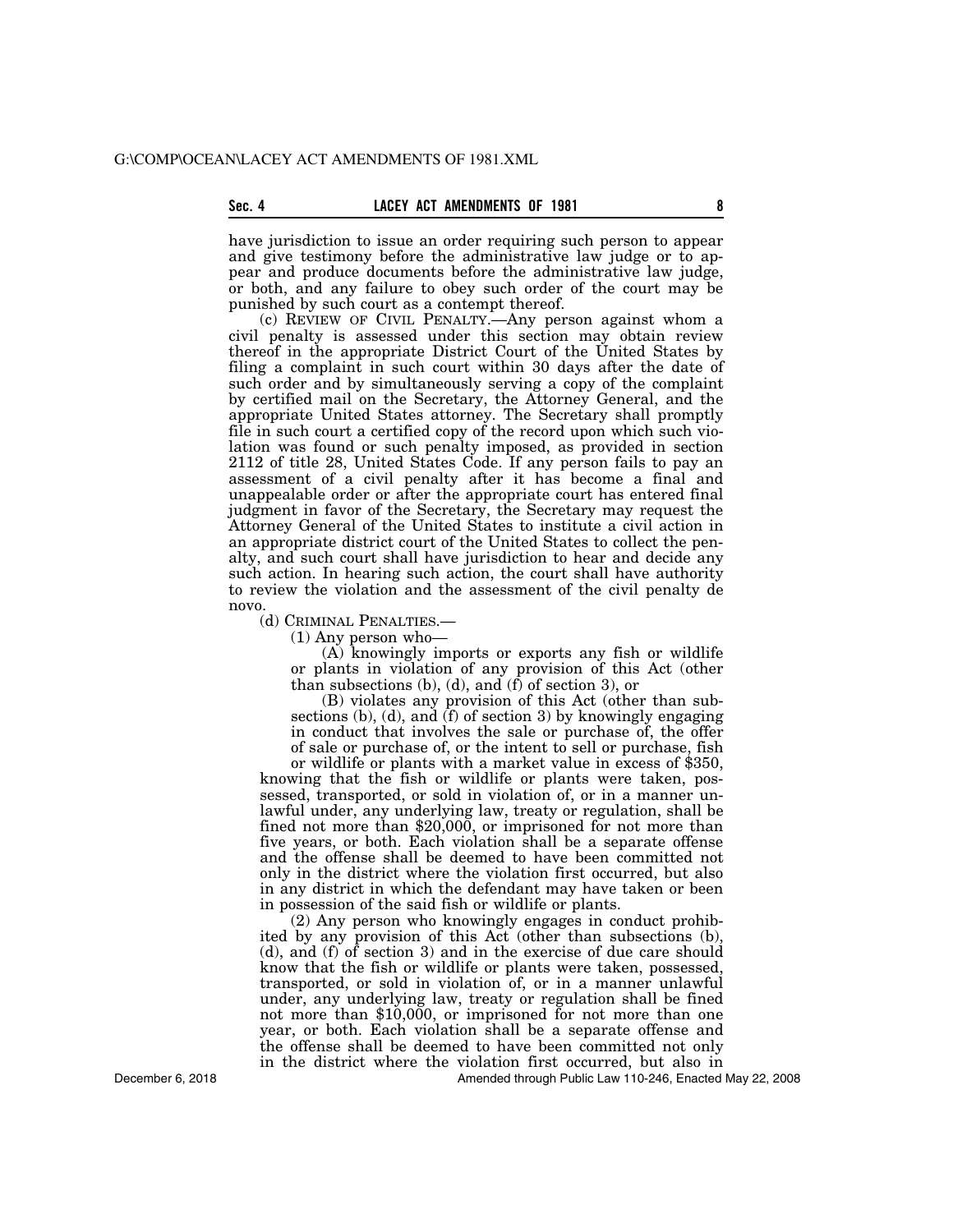any district in which the defendant may have taken or been in possession of the said fish or wildlife or plants.

(3) Any person who knowingly violates subsection (d) or (f) of section 3—

(A) shall be fined under title 18, United States Code, or imprisoned for not more than 5 years, or both, if the offense involves—

(i) the importation or exportation of fish or wildlife or plants; or

(ii) the sale or purchase, offer of sale or purchase, or commission of an act with intent to sell or purchase fish or wildlife or plants with a market value greater than \$350; and

(B) shall be fined under title 18, United States Code, or imprisoned for not more than 1 year, or both, if the offense does not involve conduct described in subparagraph (A).

(e) PERMIT SANCTIONS.—The Secretary may also suspend, modify, or cancel any Federal hunting or fishing license, permit, or stamp, or any license or permit authorizing a person to import or export fish or wildlife or plants (other than a permit or license issued pursuant to the Fishery Conservation and Management Act of  $1976<sup>2</sup>$ ), or to operate a quarantine station or rescue center for imported wildlife or plants, issued to any person who is convicted of a criminal violation of any provision of this Act or any regulation issued hereunder. The Secretary shall not be liable for the payments of any compensation, reimbursement, or damages in connection with the modification, suspension, or revocation of any licenses, permits, stamps, or other agreements pursuant to this section.

# **SEC. 5. [16 U.S.C. 3374] FORFEITURE.**

(a) IN GENERAL.— (1) All fish or wildlife or plants imported, exported, transported, sold, received, acquired, or purchased contrary to the provisions of section 3 of this Act (other than subsection 3(b)), or any regulation issued pursuant thereto, shall be subject to forfeiture to the United States notwithstanding any culpability requirements for civil penalty assessment or criminal prosecution included in section 4 of this Act.

(2) All vessels, vehicles, aircraft, and other equipment used to aid in the importing, exporting, transporting, selling, receiving, acquiring, or purchasing of fish or wildlife or plants in a criminal violation of this Act for which a felony conviction is obtained shall be subject to forfeiture to the United States if (A) the owner of such vessel, vehicle, aircraft, or equipment

December 6, 2018

<sup>&</sup>lt;sup>2</sup> Section 238 of the American Fisheries Promotion Act (Public Law 96–561; 94 Stat. 3301) changed (by amendment) the short title of such Act to the Magnuson Fishery Conservation and Management Act and provided that "all cies Appropriations Act, 1997 (Division A, title II of P.L. 104–208; 110 Stat. 3009–41) changed (by amendment) the short title of such Act to the Magnuson-Stevens Fishery and Conservation<br>and Management Act and provided that "all references to the Magnuson Fishery Conservation<br>and Management Act shall be redesignated rence of either short title in law, the former short title appears here.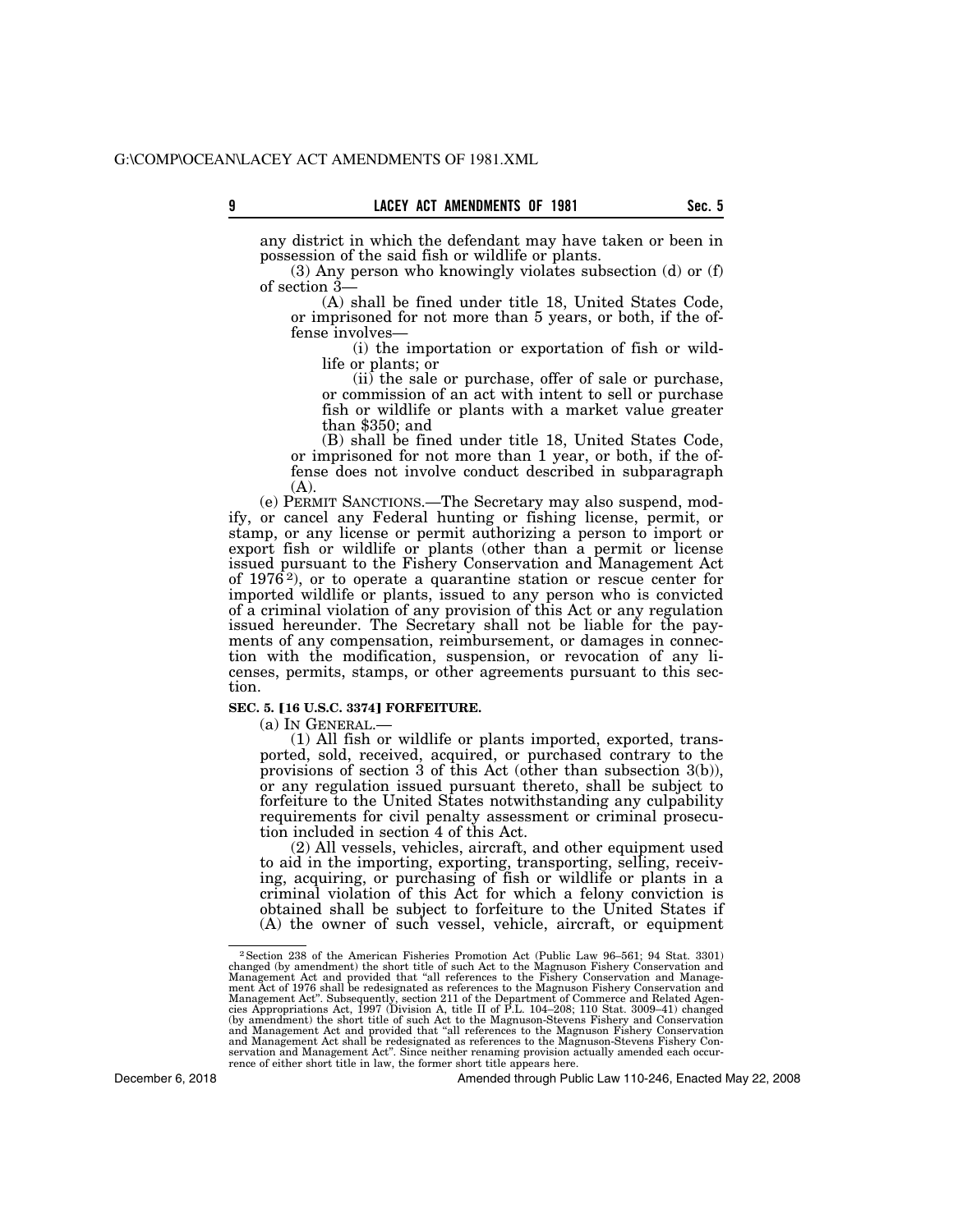was at the time of the alleged illegal act a consenting party or privy thereto or in the exercise of due care should have known that such vessel, vehicle, aircraft, or equipment would be used in a criminal violation of this Act, and (B) the violation involved the sale or purchase of, the offer of sale or purchase of, or the intent to sell or purchase, fish or wildlife or plants.

(b) APPLICATION OF CUSTOMS LAWS.—All provisions of law relating to the seizure, forfeiture, and condemnation of property for violation of the customs laws, the disposition of such property or the proceeds from the sale thereof, and the remission or mitigation of such forfeiture, shall apply to the seizures and forfeitures incurred, or alleged to have been incurred, under the provisions of this Act, insofar as such provisions of law are applicable and not inconsistent with the provisions of this Act; except that all powers, rights, and duties conferred or imposed by the customs laws upon any officer or employee of the Treasury Department may, for the purposes of this Act, also be exercised or performed by the Secretary or by such persons as he may designate: *Provided,* That any warrant for search or seizure shall be issued in accordance with rule 41 of the Federal Rules of Criminal Procedure.

(c) STORAGE COST.—Any person convicted of an offense, or assessed a civil penalty, under section 4 shall be liable for the costs incurred in the storage, care, and maintenance of any fish or wildlife or plant seized in connection with the violation concerned.

(d) CIVIL FORFEITURES.—Civil forfeitures under this section shall be governed by the provisions of chapter 46 of title 18, United States Code.

#### **SEC. 6. [16 U.S.C. 3375] ENFORCEMENT.**

(a) IN GENERAL.—The provisions of this Act and any regulations issued pursuant thereto shall be enforced by the Secretary, the Secretary of Transportation, or the Secretary of the Treasury. Such Secretary may utilize by agreement, with or without reimbursement, the personnel, services, and facilities of any other Federal agency or any State agency or Indian tribe for purposes of enforcing this Act.

(b) POWERS.—Any person authorized under subsection (a) to enforce this Act may carry firearms; may, when enforcing this Act, make an arrest without a warrant, in accordance with any guidelines which may be issued by the Attorney General, for any offense under the laws of the United States committed in the person's presence, or for the commission of any felony under the laws of the United States, if the person has reasonable grounds to believe that the person to be arrested has committed or is committing a felony; may search and seize, with or without a warrant, in accordance with any guidelines which may be issued by the Attorney General; 1 *Provided,* That an arrest for a felony violation of this Act that is not committed in the presence or view of any such person and that involves only the transportation, acquisition, receipt, purchase, or sale of fish or wildlife or plants taken or possessed in violation of any law or regulation of any State shall require a warrant; may make an arrest without a warrant for a misdemeanor violation of this Act if he has reasonable grounds to believe that the per-

<sup>1</sup>So in original. The semicolon should be a colon.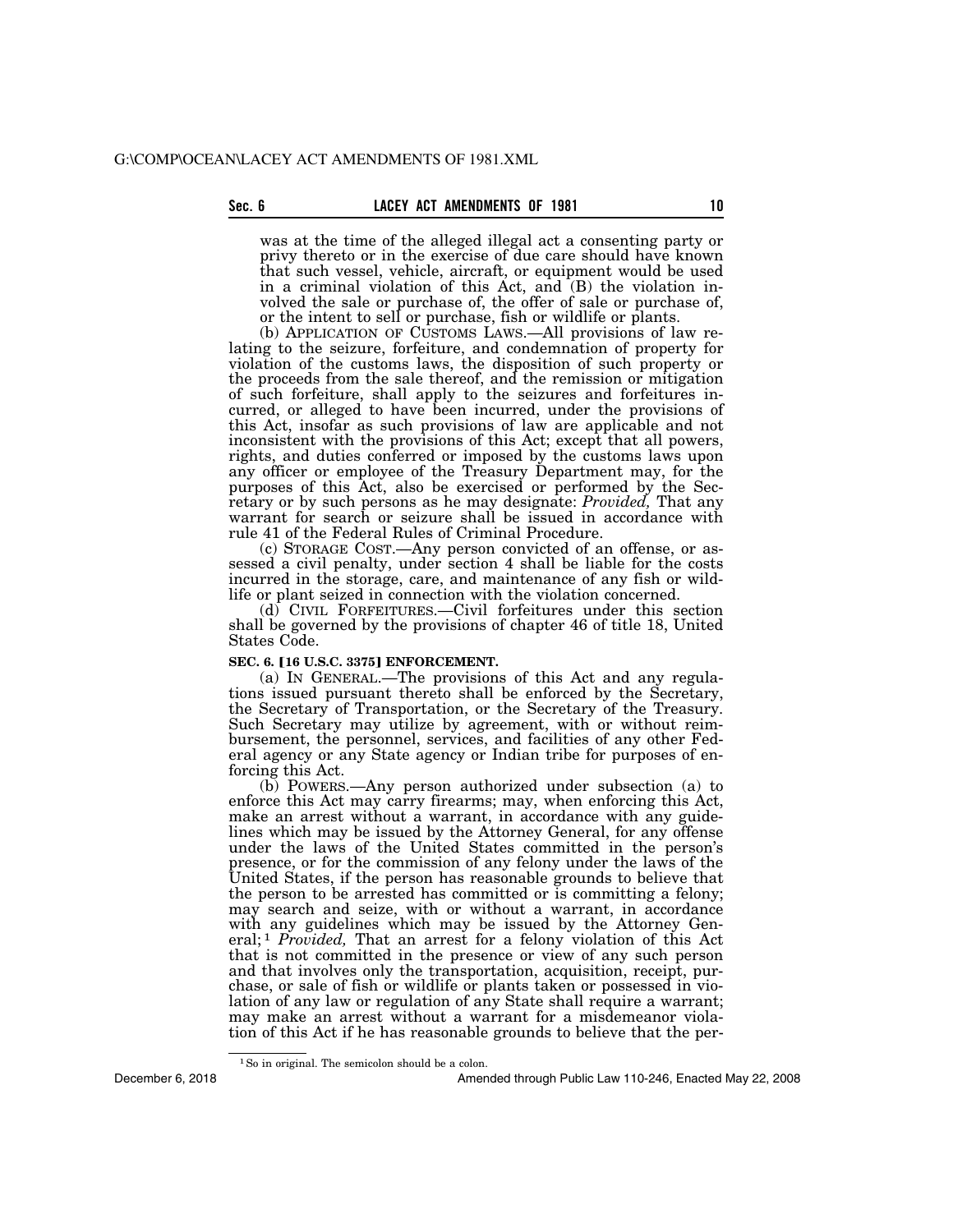## **11 LACEY ACT AMENDMENTS OF 1981 Sec. 7**

son to be arrested is committing a violation in his presence or view; and may execute and serve any subpena, arrest warrant, search warrant issued in accordance with rule 41 of the Federal Rules of Criminal Procedure, or other warrant of civil or criminal process issued by any officer or court of competent jurisdiction for enforcement of this Act. Any person so authorized, in coordination with the Secretary of the Treasury, may detain for inspection and inspect any vessel, vehicle, aircraft, or other conveyance or any package, crate, or other container, including its contents, upon the arrival of such conveyance or container in the United States or the customs waters of the United States from any point outside the United States or such customs waters, or, if such conveyance or container is being used for exportation purposes, prior to departure from the United States or the customs waters of the United States. Such person may also inspect and demand the production of any documents and permits required by the country of natal origin, birth, or reexport of the fish or wildlife. Any fish, wildlife, plant, property, or item seized shall be held by any person authorized by the Secretary pending disposition of civil or criminal proceedings, or the institution of an action in rem for forfeiture of such fish, wildlife, plants, property, or item pursuant to section 5 of this Act; except that the Secretary may, in lieu of holding such fish, wildlife, plant, property, or item, permit the owner or consignee to post a bond or other surety satisfactory to the Secretary.

(c) DISTRICT COURT JURISDICTION.—The several district courts of the United States, including the courts enumerated in section 460 of title 28, United States Code, shall have jurisdiction over any actions arising under this Act. The venue provisions of title 18 and title 28 of the United States Code shall apply to any actions arising under this Act. The judges of the district courts of the United States and the United States magistrates may, within their respective jurisdictions, upon proper oath or affirmation showing probable cause, issue such warrants or other process as may be required for enforcement of this Act and any regulations issued thereunder.

(d) REWARDS AND CERTAIN INCIDENTAL EXPENSES.—Beginning in fiscal year 1983, the Secretary or the Secretary of the Treasury shall pay, from sums received as penalties, fines, or forfeitures of property for any violation of this Act or any regulation issued hereunder (1) a reward to any person who furnishes information which leads to an arrest, a criminal conviction, civil penalty assessment, or forfeiture of property for any violation of this Act or any regulation issued hereunder, and (2) the reasonable and necessary costs incurred by any person in providing temporary care for any fish, wildlife, or plant pending the disposition of any civil or criminal proceeding alleging a violation of this Act with respect to that fish, wildlife, or plant. The amount of the reward, if any, is to be designated by the Secretary or the Secretary of the Treasury, as appropriate. Any officer or employee of the United States or any State or local government who furnishes information or renders service in the performance of his official duties is ineligible for payment under this subsection.

#### **SEC. 7. [16 U.S.C. 3376] ADMINISTRATION.**

(a) REGULATIONS.—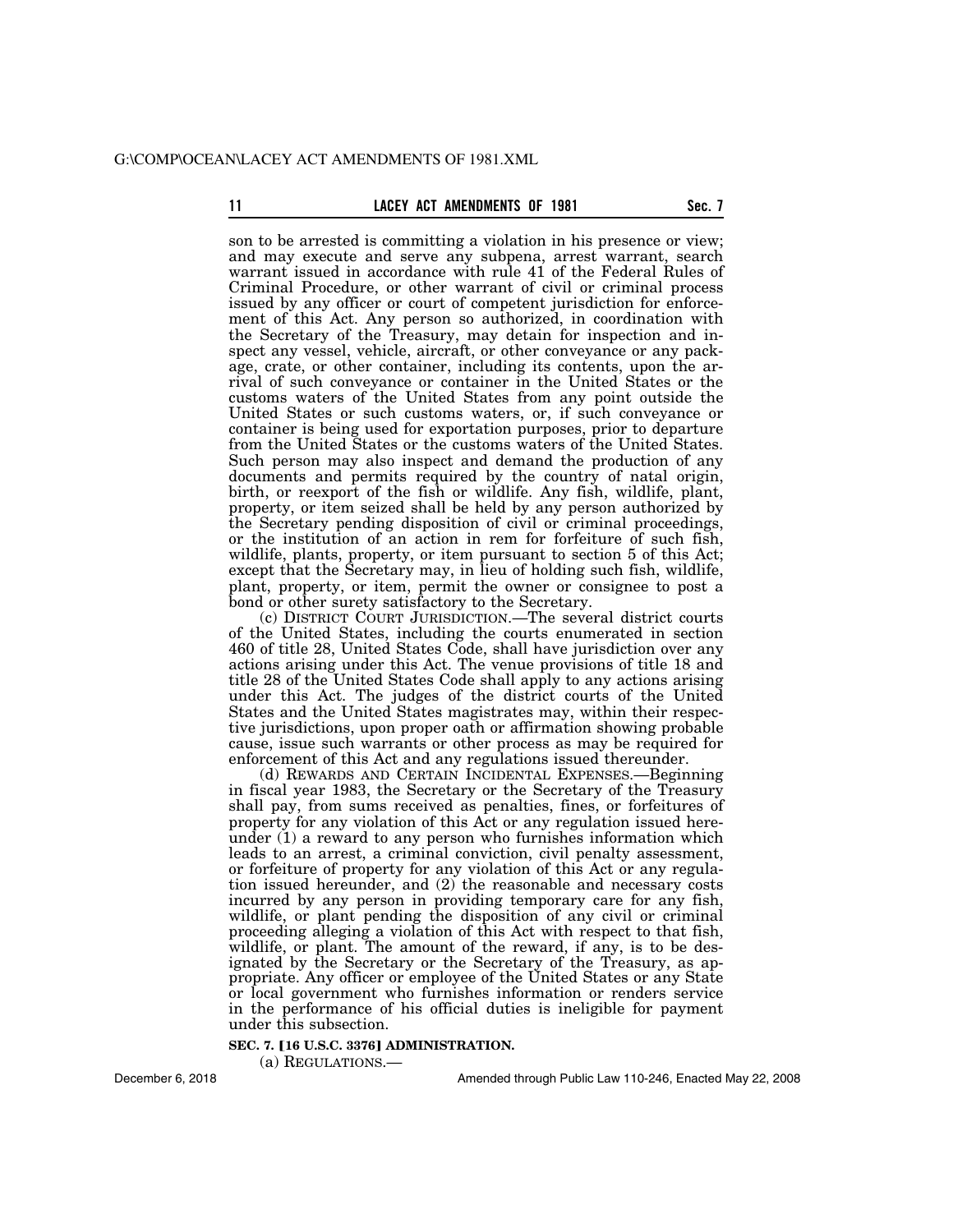(1) The Secretary, after consultation with the Secretary of the Treasury, is authorized to issue such regulations, except as provided in paragraph (2), as may be necessary to carry out the provisions of sections  $3(f)$ , 4, and 5 of this Act.

(2) The Secretaries of the Interior and Commerce shall jointly promulgate specific regulations to implement the provisions of subsection 3(b) and of this Act for the marking and labeling of containers or packages containing fish or wildlife. These regulations shall be in accordance with existing commercial practices.

(b) CONTRACT AUTHORITY.—Beginning in fiscal year 1983, to the extent and in the amounts provided in advance in appropriations Acts, the Secretary may enter into such contracts, leases, cooperative agreements, or other transactions with any Federal or State agency, Indian tribe, public or private institution, or other person, as may be necessary to carry out the purposes of this Act.

(c) CLARIFICATION OF EXCLUSIONS FROM DEFINITION OF PLANT.—The Secretary of Agriculture and the Secretary of the Interior, after consultation with the appropriate agencies, shall jointly promulgate regulations to define the terms used in section  $2(f)(2)(A)$  for the purposes of enforcement under this Act.

#### **SEC. 8. [16 U.S.C. 3377] EXCEPTIONS.**

(a) The provisions of paragraph  $(1)$  of subsection  $3(a)$  of this Act shall not apply to any activity regulated by a fishery management plan in effect under the Fishery Conservation and Management Act of 1976 (16 U.S.C. 1801 et seq.) 1.

(b) The provisions of paragraphs  $(1)$ ,  $(2)(A)$ , and  $(3)(A)$  of subsection 3(a) of this Act shall not apply to—

(1) any activity regulated by the Tuna Convention Act of 1950 (16 U.S.C. 951–961) or the Atlantic Tunas Convention Act of 1975 (16 U.S.C. 971–971(h)); or

(2) any activity involving the harvesting of highly migratory species (as defined in paragraph (14) of section 3 of the Fishery Conservation and Management Act of 1976 1) taken on the high seas (as defined in paragraph (13) of such section 3) if such species are taken in violation of the laws of a foreign nation and the United States does not recognize the jurisdiction of the foreign nation over such species.

(c) The provisions of paragraph (2) of subsection 3(a) of this Act shall not apply to the interstate shipment or transshipment through Indian country as defined in section 1151 of title 18, United States Code, or a State of any fish or wildlife or plant legally taken if the shipment is en route to a State in which the fish or wildlife or plant may be legally possessed.

## **SEC. 9. [16 U.S.C. 3378] MISCELLANEOUS PROVISIONS.**

(a) EFFECT ON POWERS OF STATES.—Nothing in this Act shall be construed to prevent the several States or Indian tribes from making or enforcing laws or regulations not inconsistent with the provisions of this Act.

(b) REPEALS.—The following provisions of law are repealed:

<sup>&</sup>lt;sup>1</sup>See footnote to section 4(e).